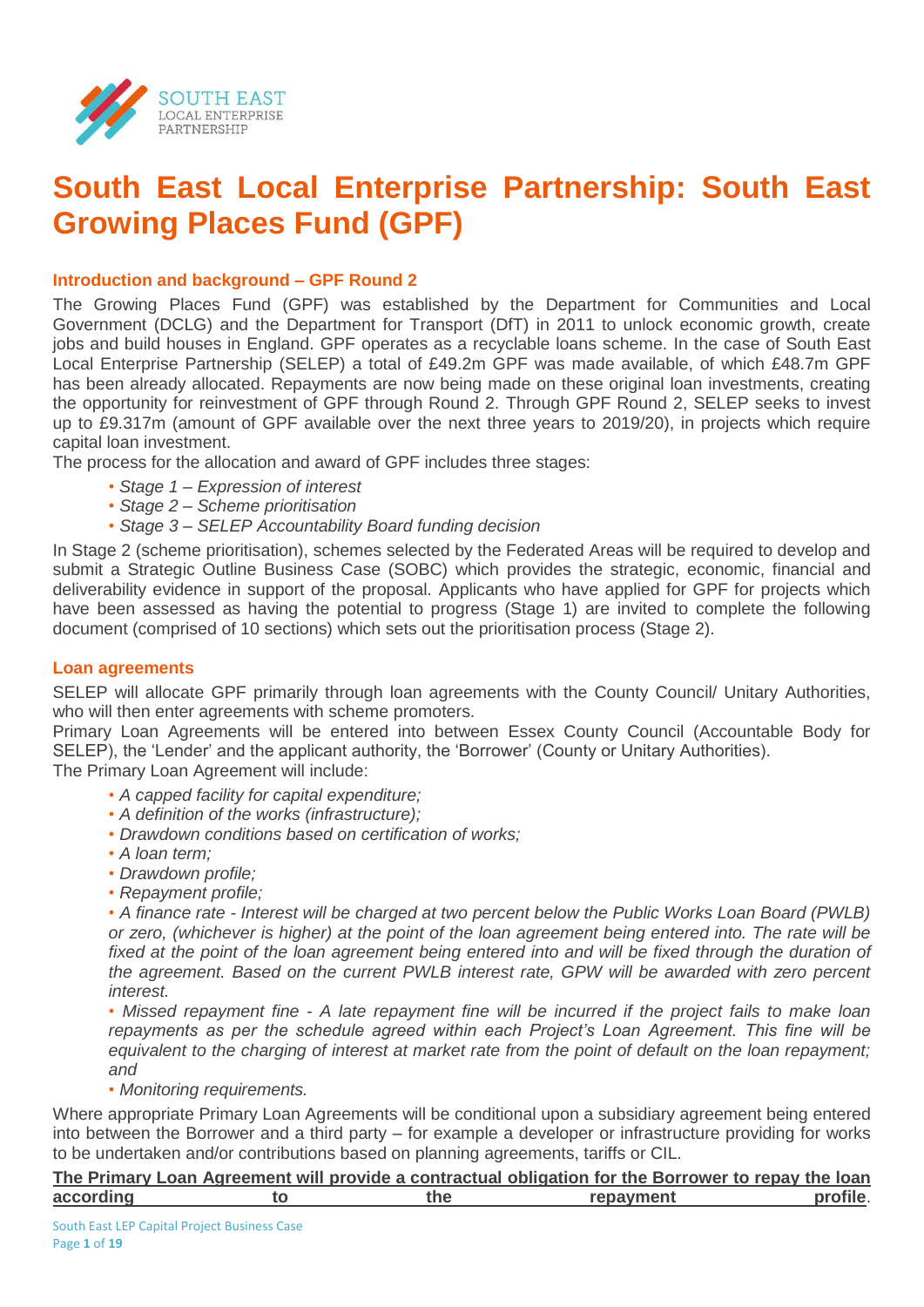

# **Growing Places Fund (GPF) Business Case Template**

| <b>Scheme summary</b>                         |                                                       |
|-----------------------------------------------|-------------------------------------------------------|
| Scheme promoter:                              | <b>The Charleston Trust</b>                           |
| <b>Project Name:</b>                          | The Centenary Project Café-Restaurant                 |
| <b>Federated Board Area:</b>                  | <b>East Sussex</b>                                    |
| <b>Lead County Council/Unitary Authority:</b> | <b>East Sussex</b>                                    |
| <b>Development Location:</b>                  | <b>Charleston, Firle, Lewes, East Sussex, BN8 6LL</b> |
|                                               |                                                       |

The Charleston Trust requires a loan of £120,000 from the SELEP GPF to create a café-restaurant in the Threshing Barn on the farmhouse's estate. This work is part of a wider £7.6m multi-year scheme – the Centenary Project – which aims to transform the operations of the Charleston farmhouse museum.

To improve the fabric of the building and enable its change of use, structural work was undertaken on the Threshing Barn as part of Phase 1 of Centenary Project. As part of the current phase, Phase 2, the £120,000 loan will be used to fit out the space as a destination café-restaurant. This will be a considerable improvement on Charleston's existing catering facilities and in addition to providing a direct commercial return, the Trust is ambitious that the Threshing Barn café-restaurant will attract a new type of visitor to the house, introducing them to Charleston's cultural offer.

The new catering operation will support additional employment, return a considerable surplus to the Trust and improve Charleston's capacity to host large events, group visitors and school trips. The visitor experience will be of a higher standard than is currently achievable and the additional spend captured by the cafe-restaurant will support the Trust's cultural, educational and financial objectives.

## **Charleston – 'a Small Museum of National Importance'**

Charleston, a restored seventeenth century farmhouse seven miles from Lewes, hosts a collection of artwork and artefacts of unique cultural and historical significance. Between 1916 and 1978, artists Vanessa Bell and Duncan Grant resided in the house. During this time Charleston functioned as the country retreat of the Bloomsbury group, hosting influential thinkers and writers including Virginia and Leonard Woolf, T.S. Eliot, Lytton Strachey, E.M. Forster and John Maynard Keynes.

Today, Charleston attracts 35,000 visitors a year to view the house and garden, as well as the collection of work by Grant and Bell, shown alongside pieces by Renoir, Picasso, Derain, Matthew Smith, Sickert, Stephen Tomlin and Eugene Delacroix. Charleston Festival – one of the UK's leading literary festivals – takes place each May, during the house's April to October visitor season.

## **The Centenary Project**

Visitor numbers and revenue generation are currently constrained by the attraction's short season and opening hours (five afternoons a week, six months of the year). This is due to the need to limit the traffic through the house for preservation purposes and a lack of suitable alternative spaces for hosting visitors. The Charleston Trust Centenary Project aims to address this deficiency in order to enhance Charleston's economic and cultural role. A key target of the project is achieving a sustainable financial position.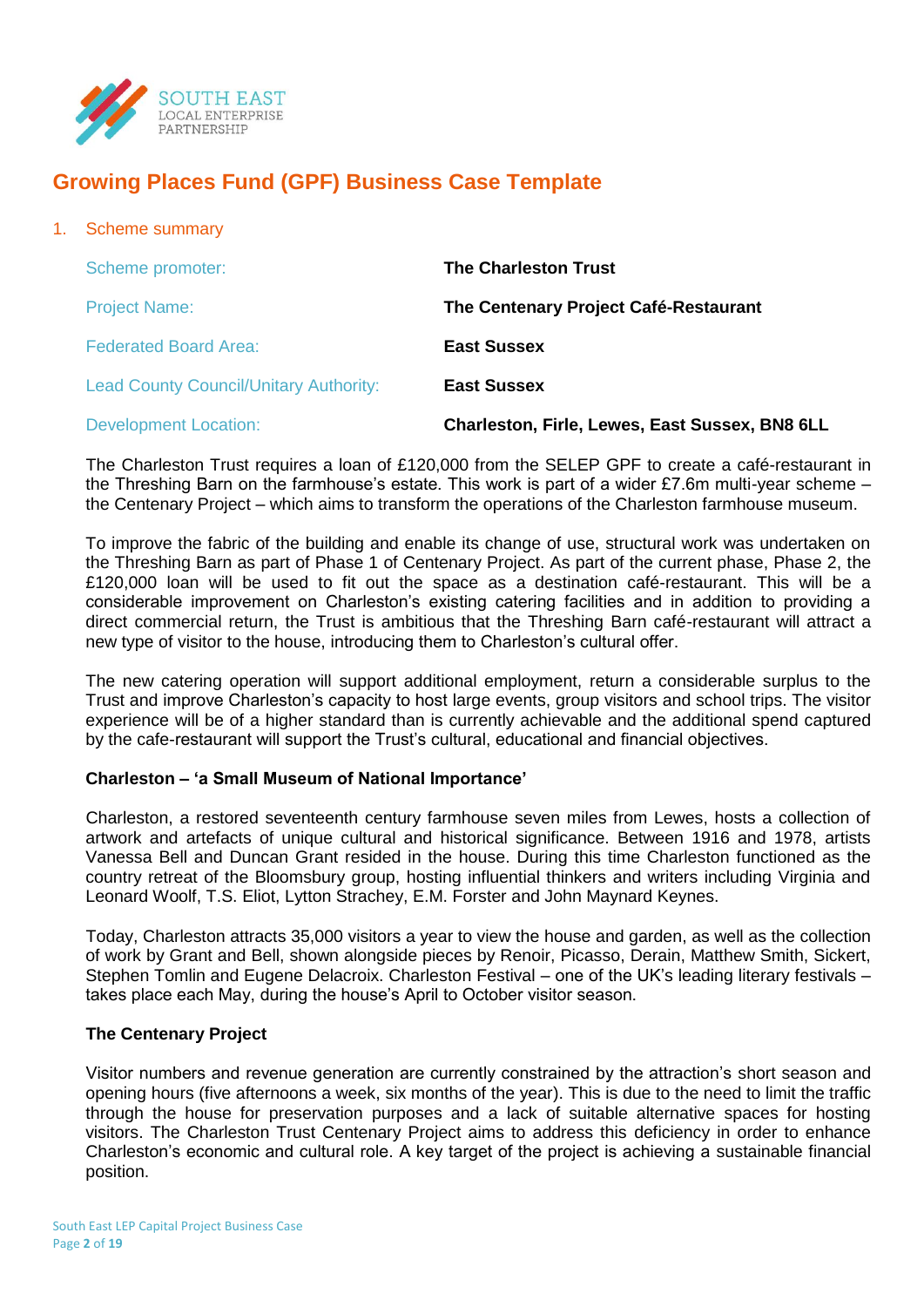

Charleston operates at close to the full capacity of its existing assets, generating an estimated £1.83m spend in the local economy. The £7.6m Centenary Project will raise the attraction's annual capacity to 50,000 visits by extending the visitor season through the refurbishment and construction of new spaces. This will include a new gallery and collection store, a café-restaurant, an auditorium and a research studio.

To date £4.5m has been raised from private contributions, with a further £2.7m from public sector bodies including the Heritage Lottery Fund. While construction work is nearing completion, additional funds need to be raised to fit-out of the new-build and refurbished buildings and to complete the new courtyard space. Completing the Centenary Project will unlock significant revenue streams for the Trust but after many years of extensive fundraising, all current potential sources of funding have been exhausted.

Completion of the overall Centenary Project will allow the Trust to: display a greater amount of its collection; attract touring works; expand its education and learning programme; host screenings, lectures and performances; and to grow its commercial operations, including the retail of local crafts, ceramics and fabrics. This broader offering will draw greater numbers to Charleston for cultural, educational and leisure purposes and extend East Sussex's cultural tourism offer.

| <b>Project development stages</b>        | <b>GPF funding required</b>                                                                                  |                  |                           |
|------------------------------------------|--------------------------------------------------------------------------------------------------------------|------------------|---------------------------|
| <b>Stage</b>                             | <b>Partners</b>                                                                                              | <b>Status</b>    | or $x$<br>$\checkmark$    |
| Phase 0<br><b>Enabling Works</b>         | <b>Project Manager:</b><br><b>Cragg Management Services</b><br><b>Main Contractor:</b><br>R. Durtnell & Sons | <b>Completed</b> |                           |
| New access road                          |                                                                                                              |                  | x                         |
| New car park                             |                                                                                                              |                  | x                         |
| Site clearing                            |                                                                                                              |                  | x                         |
| Phase 1<br><b>Building Works</b>         | <b>Project Manager:</b><br><b>Cragg Management Services</b><br><b>Main Contractor:</b><br>R. Durtnell & Sons | <b>Completed</b> |                           |
| Groundworks                              |                                                                                                              |                  | $\boldsymbol{\varkappa}$  |
| Hay Barn roof restoration                |                                                                                                              |                  | x                         |
| Hay Barn wall conservation               |                                                                                                              |                  | x                         |
| New-build gallery & collection<br>store  |                                                                                                              |                  | x                         |
| New-build visitor facilities             |                                                                                                              |                  | $\boldsymbol{\mathsf{x}}$ |
| Phase 2<br><b>Building Works</b>         | <b>Project Manager:</b><br><b>Cragg Management Services</b><br><b>Main Contractor:</b><br>R. Durtnell & Sons | Ongoing          |                           |
| Fit out of Phase 1 new-builds            |                                                                                                              |                  | x                         |
| Hay Barn Auditorium                      |                                                                                                              |                  | x                         |
| <b>Threshing Barn</b><br>Café-restaurant |                                                                                                              |                  | ✓                         |
| Public courtyards                        |                                                                                                              |                  | $\pmb{\mathsf{x}}$        |
| Landscaping                              |                                                                                                              |                  | x                         |

# Project Development Stages:

## GPF required: **£120,000**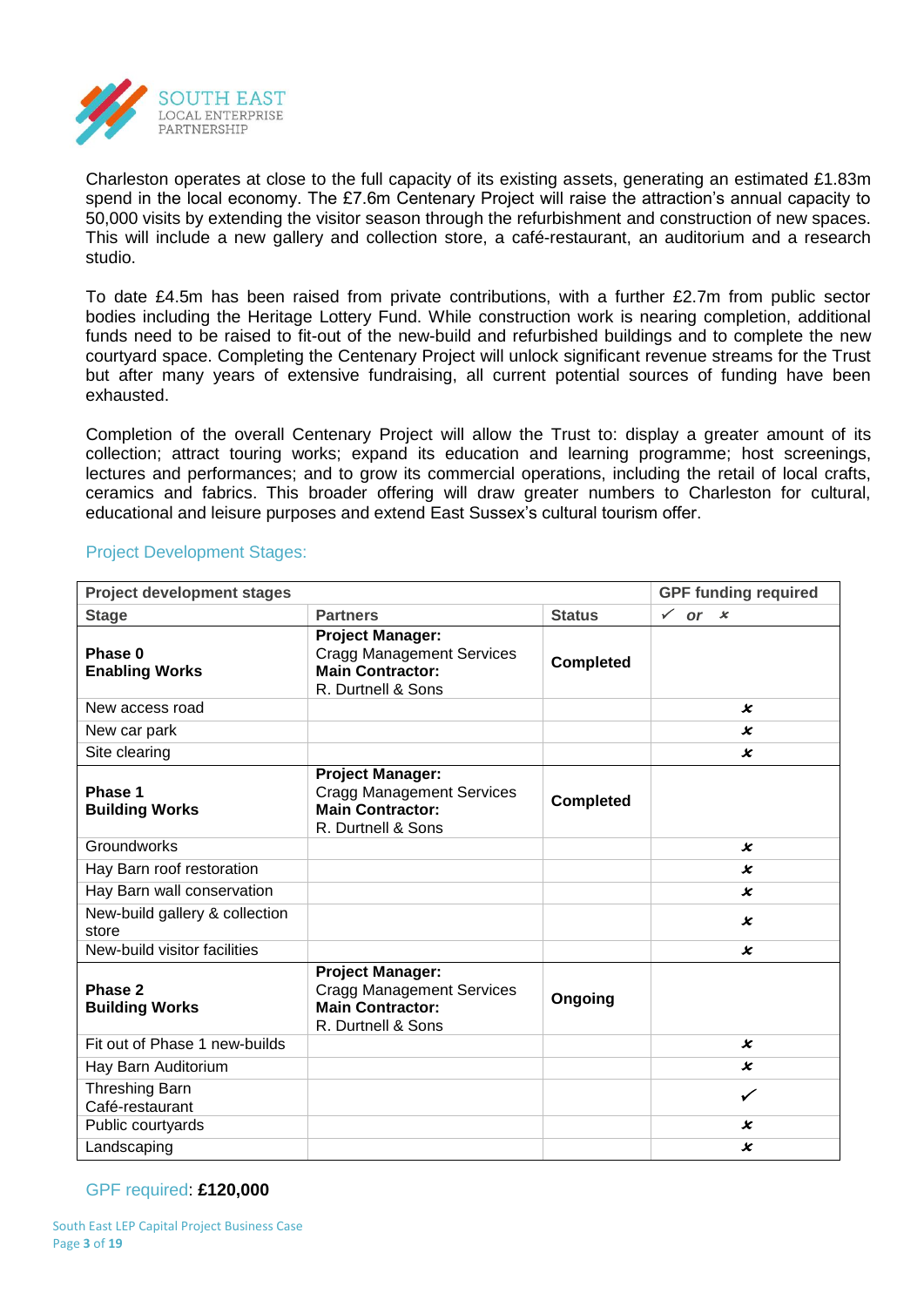

# 2. Strategic fit

Policy and Strategic Context:

The Charleston Centenary Project has a strong strategic fit with policy and strategy at national, regional and local levels. Culture and heritage is an important contributor to the national economy and its intrinsic economic value is increasingly recognised by policy-makers (e.g. 2016 Culture White Paper). Charleston is recognised as an important part of the local cultural and visitor network in East Sussex.

The Centenary Project directly contributes to the aims and ambitions of:

 **The South East LEP Strategic Economic Plan** – The SELEP Strategic Economic Plan aims to build on the region's strengths – two of which are identified as the creative, cultural and media sector and the visitor economy – and to address the 'productivity challenge'.

As a cultural institution at the centre of the most economically productive arts and cultural activity, book publishing, Charleston is uniquely placed to support the LEP's ambitions. Charleston is an important hub for high-value professionals in the fragmented commercial creative industry, providing a platform for networking, collaboration and innovation. In addition to this, the literary festivals hosted at Charleston attract valuable visitors to East Sussex supporting the local visitor economy.

The impact of the overall Centenary Project will be a step-change in the scale of the economic benefits realised to date, supporting SELEP's efforts to promote economic development in rural areas and to diversify the region's economy away from low-value tourism. This will be achieved by extending visitor dwell time at Charleston itself, as well as contributing to the development a network of cultural attractions in the area.

- **The South East LEP Skills Strategy –** The expansion of Charleston's education and learning programmes made possible by the Centenary Project will make a contribution to the skills profile in East Sussex, in line with the LEP's Skills Strategy. The Trust is a member of the local Employment and Skills Board, Skills East Sussex, and will be able to leverage its new facilities to support local skills delivery.
- **The East Sussex Growth Strategy** "enhancing the range and quality of cultural attractions to support a thriving economy". Published in December 2014 after extensive consultation, the East Sussex Growth Strategy sets out an ambitious vision for the East Sussex economy to 2020 and beyond, identifying the major economic opportunities across the county and the collective actions that public and private sector partners will take to accelerate economic growth.
- **The East Sussex Cultural Strategy** "enabling the cultural and creative economy", "'developing and promoting a well-packaged cultural tourism offer". The East Sussex Cultural Strategy 2013 – 2023 is a ten year partnership framework. It was produced by East Sussex County Council on behalf of government agencies and services, cultural organisations and cultural leaders.
- **The Lewes District Regeneration Strategy**  "welcoming visitors". The Lewes District Regeneration Strategy, which was the Council's strategy for regeneration between 2012 and 2015, identified five priorities for business enterprise and growth including "Welcoming Visitors".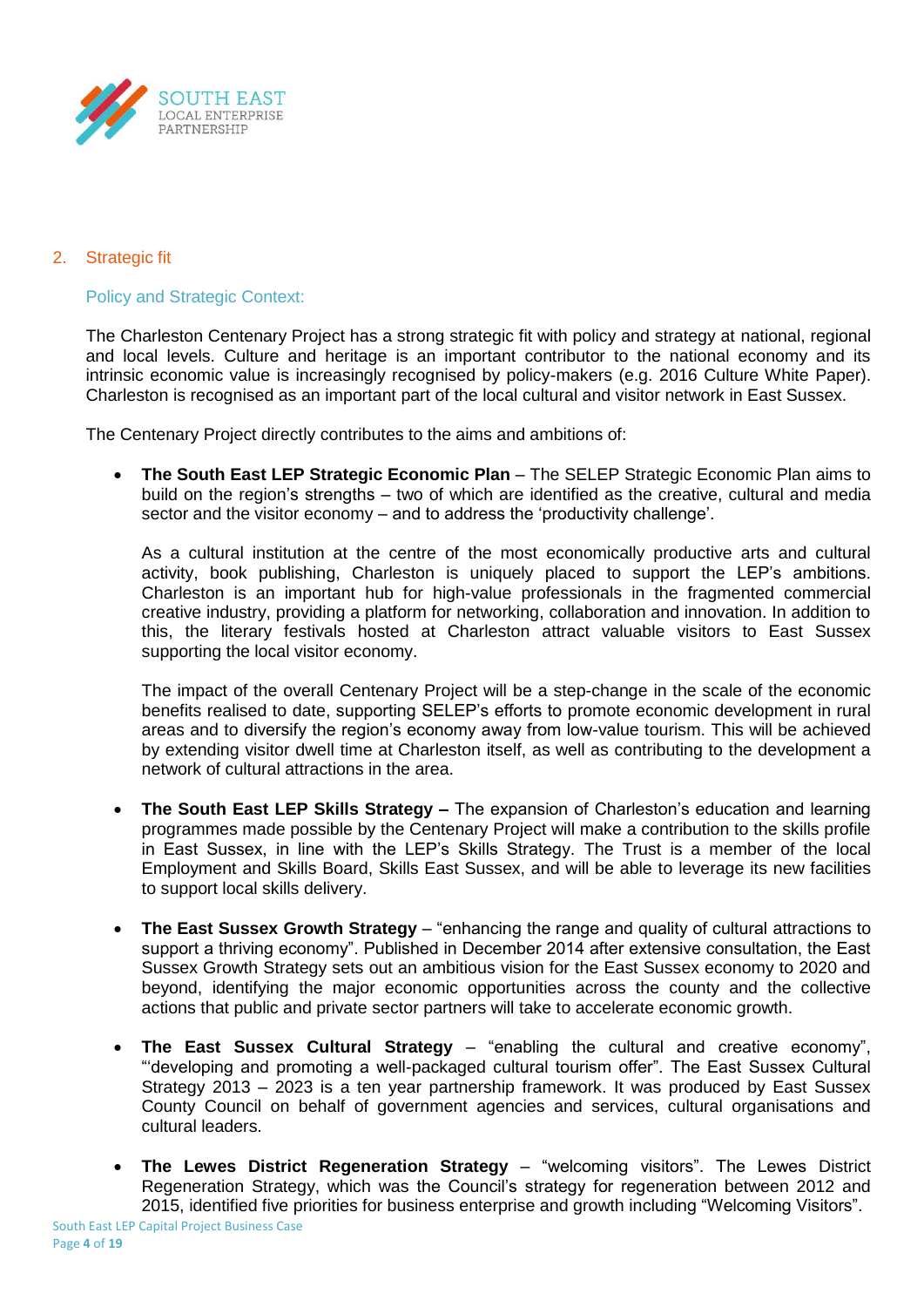

#### Need for Intervention:

To achieve the ambitions of the overall Centenary Project, the Charleston Trust has raised £7.2m from over 40 sources since 2011, both public and private. The £120,000 requested from SELEP will bring the completion of the Centenary Project one step closer by enabling the fit out of the Threshing Barn as a destination café-restaurant – improving the visitor offer, raising the attraction's visitor capacity and generating income to support employment in the Trust's wider operations.

Delaying this stage of works will have a detrimental impact on both Charleston's reputation and the Trust's finances. It will also push back the delivery of the Centenary Project's outputs and outcomes – including much needed commercial income generation. After 6 years of fundraising, The Trust has not identified any further potential sources of funding and believe there is limited potential to secure further private sector support on the scale required in the short to medium term.

As stated in the 2016 Charleston Business Plan, the Centenary Project will address the following limitations and needs:

- A lack of space able to accommodate school class-sized groups for education purposes;
- A lack of space to display Charleston's large and recently expanded collection;
- The capacity of the house and lack of an alternative visitor offer leading to turning away visitors during peak times;
- No visitor offer during the winter, when the house closes for restoration purposes;
- At risk heritage buildings;
- Inadequate visitor, staff and storage facilities, road access and parking;
- A lack of capacity to grow the Trust's cultural or commercial operations due to the farmhouse operating at capacity and the shop and café being too small to contribute a meaningful surplus.

#### Impact of Non-Intervention (Do nothing):

Not receiving GPF funding to fit out the Threshing Barn as a café-restaurant would have significant financial impact on the Trust. Delays in securing funding would result in lost revenues and could lead to increased contractor costs compared to the Trust's current plans. This would negatively impact the Trust's financial position and, potentially, its relationships with key funders.

A 2 year delay in opening the café, for example, would lower commercial revenues by a cumulative £190,000 compared to the Trust's financial forecasts. This would lower the Trust's catering surplus by £40,000 over the two years before accounting for any additional costs related to the delay. Further to this the opportunity to develop other revenue streams will be lost in the interim (for example, secondary spend of visitors drawn to Charleston by the café-restaurant).

This illustrates the detrimental impact delaying the fitting out of the refurbished Threshing Barn would have on the Trust's ability to support the visitor economy, local jobs and education outcomes. **The expansion of the Trust's commercial operations is critical to the success of the Centenary Project and the long term financial sustainability of this important cultural asset.**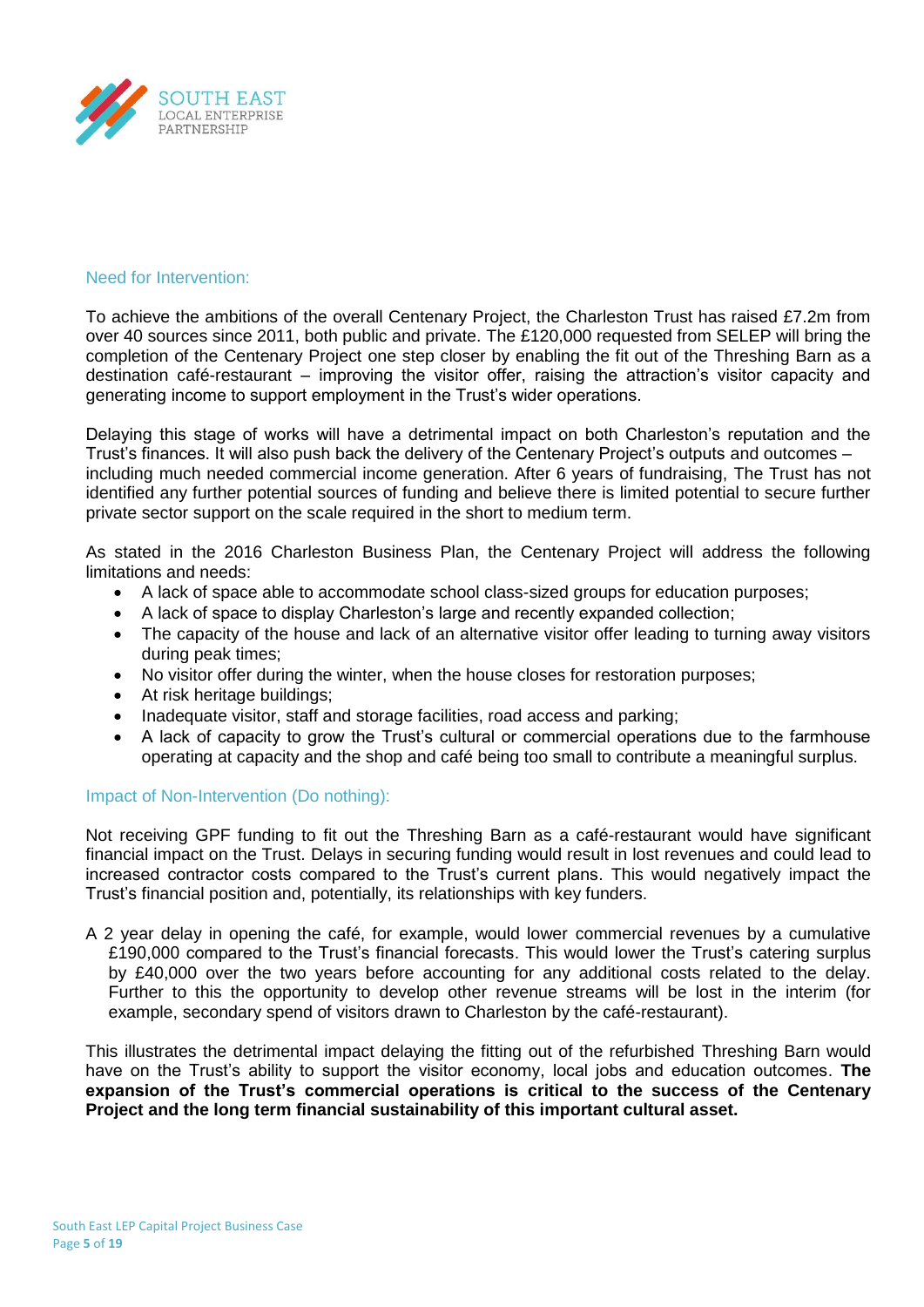

## Funding Options:

Over the past 6 years, Charleston Trust has raised £7.243m from 35 major private donors (£5,000+), the Heritage Lottery Fund, Arts Council and a great number of smaller private supporters. Of the funds raised to date, 63% has come from the private sector. Currently, no potential sources of further private contributions have been identified.

While less than 2% of the overall Centenary Project budget, the £120,000 required to complete the internal fit out of the refurbished Threshing Barn is a challenging amount to raise, even in the medium term, given that the Trust has drawn upon the maximum possible resources available to it through its established relationships with major private donors.

Completing this element of the Phase 2 building works will unlock significant commercial revenues for the Trust, as well as enabling the delivery of important cultural and educational outcomes. Through additional direct jobs at Charleston and supported employment in the local visitor economy and supply chain, investment by SELEP will provide tangible economic benefits to the local area, as well as to the arts and culture sector more widely.

The key funders of the Centenary Project are set out below.

## **Trusts and Foundations**

| <b>Burberry</b>         | Croudace              | <b>Ashley Family</b>    | <b>Charles Hayward</b>  | David and Claudia Harding      |
|-------------------------|-----------------------|-------------------------|-------------------------|--------------------------------|
|                         | <b>Homes</b>          | Foundation              | Foundation              | Foundation                     |
| <b>Doric Charitable</b> | Elizabeth             | <b>Garfield Weston</b>  | <b>JP Getty</b>         | Glenn & Phylidda Earle         |
| Trust                   | <b>Cayzer Trust</b>   | Foundation              | <b>Charitable Trust</b> | Trust                          |
| <b>Michael Marks</b>    | <b>Monument Trust</b> | Philip & Psiche         | Rothschild              | Sir Siegmund Warburg's         |
| <b>Charitable Trust</b> |                       | <b>Hughes Trust</b>     | Foundation              | <b>Voluntary Settlement</b>    |
| <b>Sigrid Rausing</b>   | South East            | The Band Trust          | The British             | The Consuelo and Anthony       |
| Trust                   | Museums Fund          |                         | <b>Library Trust</b>    | <b>Brooke Charitable Trust</b> |
| <b>The Sackler</b>      | The Spencer           | The Steel               | Wolfson                 | The Paul Mellon Centre for     |
| Trust                   | <b>Wills Trust</b>    | <b>Charitable Trust</b> | Foundation              | <b>Studies in British Art</b>  |
|                         |                       | <b>Philanthropists</b>  |                         |                                |
| Dame Pippa              | Marit Rausing         | Lady Kate               | William and             | Sir Christopher and Lady       |
| <b>Harris</b>           |                       | Gavron                  | Virginia Nicholson      | Ondaatje                       |
| Philip & Psiche         | <b>Lisbet Rausing</b> | The Asbitt              | Kevan and               | Michael Farthing and           |
| Hughes                  |                       | Family                  | <b>Prudence Watts</b>   | Allison McLean                 |

**Public Bodies**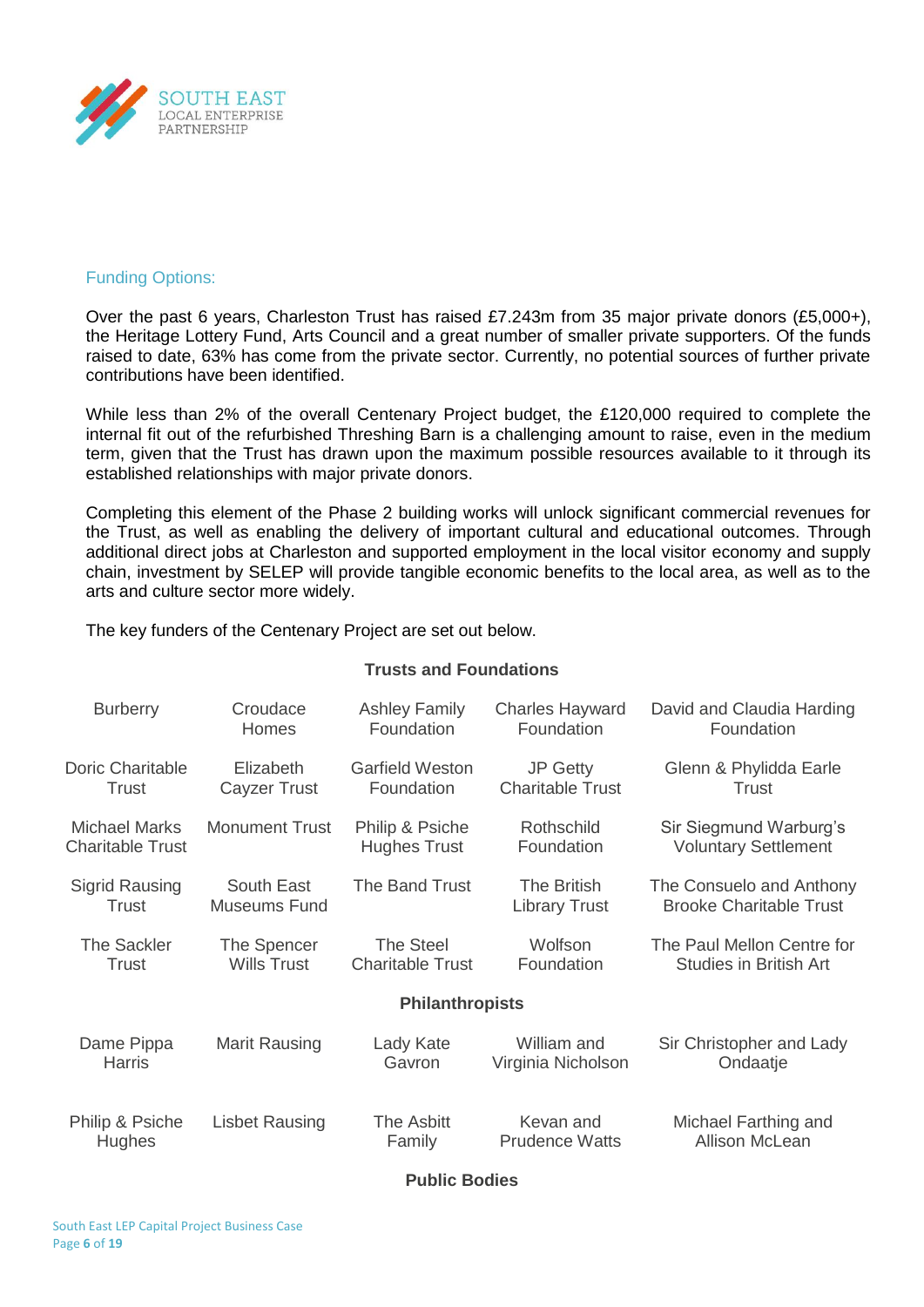

South Downs Sustainable Communities Fund

£2.45m

Heritage Lottery Fund

Arts Council England

£0.25m

£0.02m

#### 3. Infrastructure requirements

#### Infrastructure Requirements:

The works undertaken as part of the two-phase £7.6m Centenary Project will extend the visitor season and permit growth in the Trust's activities. As visitors to the House are currently limited to 8% above current levels, additional patronage can only come from new capacity. The new Wolfson Gallery and the Threshing Barn café-restaurant will significantly expand this capacity, as well as the exhibition and education activity at Charleston. The 200-seat Auditorium, which forms part of the wider Centenary Project, will create a new platform for events, providing a year-round space to host lectures, screenings and performances. The café will be an important complementary facility in maximising the impact of the Centenary Project

**The GPF element of Phase 2 of the Centenary Project is the internal fit out of the Threshing Barn as a café-restaurant.** This work has been costed at £120,000, under 2% of the overall Centenary Project budget, and is ready to begin. The overall programme of works is summarised below.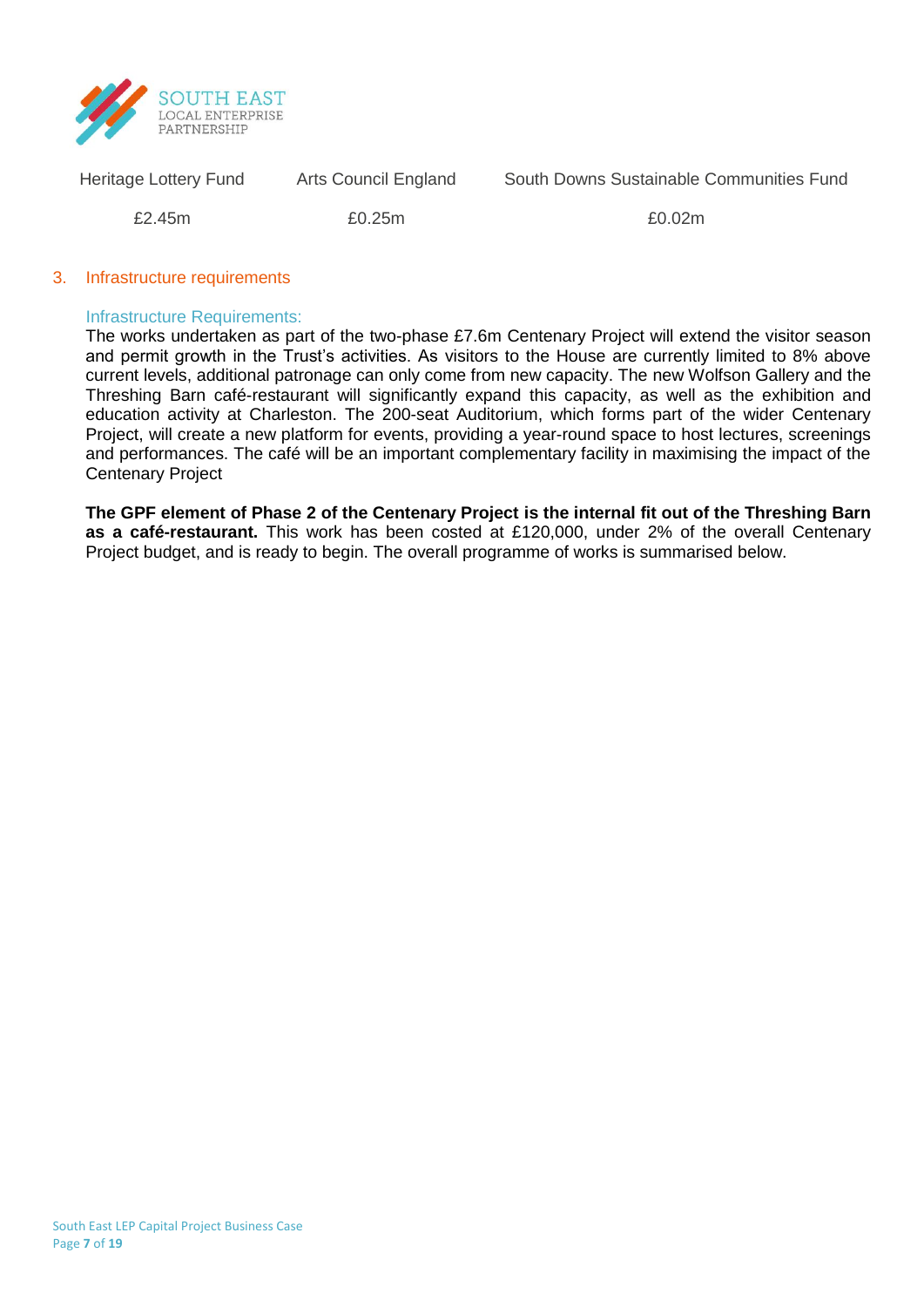

|                                          | <b>The Centenary Project</b>                                                                                                                                                                                  |                                                                                                                                                                                                   |
|------------------------------------------|---------------------------------------------------------------------------------------------------------------------------------------------------------------------------------------------------------------|---------------------------------------------------------------------------------------------------------------------------------------------------------------------------------------------------|
| <b>Exhibition gallery</b>                | A new contemporary building to host some<br>of Charleston's collection and touring<br>exhibitions - three exhibitions per year                                                                                | Increased revenue from addition of 3rd<br>entrance fee option alongside House<br>and Garden. Also frees capacity in the<br>shop                                                                   |
| <b>Research studio</b>                   | A new studio to host the Angelica Garnett<br>Gift<br>collection<br>and<br>accommodate<br>researchers                                                                                                          | Provides facilities for art history research                                                                                                                                                      |
| <b>Collection store</b>                  | New building adjacent to the gallery to<br>provide proper environmental storage and<br>security                                                                                                               | Charleston's<br>Protects<br>artistic<br>and<br>cultural heritage - whilst allowing access<br>for research                                                                                         |
| <b>Visitor facilities</b>                | New and redeveloped facilities including<br>interpretation areas and WCs                                                                                                                                      | Enhanced<br>visitor<br>experience<br>and<br>accessibility                                                                                                                                         |
| <b>Hay Barn</b><br><b>Auditorium</b>     | Conservation work and construction of 200<br>seat Auditorium in Grade II listed barn as a<br>flexible space, available for hire, capable<br>of hosting lectures, artistic performances<br>and film screenings | Facilitates the expansion of Charleston<br>and Small Wonder literary festivals<br>New revenue stream from venue hire                                                                              |
| <b>Threshing Barn</b><br>café-restaurant | Conservation and redevelopment of Grade<br>Il listed barn as a new café-restaurant with<br>additional capacity and kitchen space for<br>expanded catering operation                                           | Increased<br>generation<br>revenue<br>and<br>capacity for educational and outreach<br>programmes and large events.<br>New revenue stream from venue hire                                          |
| <b>Shop</b>                              | Expanded and improved shop, which also<br>operates as a local concierge service,<br>tourism advice point and box office                                                                                       | Increased revenue generation capacity<br>and support for place-making and the<br>wider visitor economy                                                                                            |
| <b>Offices</b>                           | office<br>Re-developed<br>expanded<br>and<br>facilities both in terms of facilities and IT<br>infrastructure                                                                                                  | Allows for Charleston to increase its<br>staff capacity and improved efficiency in<br>enhanced facilities. We will also be able<br>to update all elements of our digital<br>work, bringing in new |

 $\overline{\phantom{0}}$ 

# 4. Cost and funding

Total Project Cost and Funding Required:

| <b>Centenary Project</b>                | Amount     | Share of Total |
|-----------------------------------------|------------|----------------|
| <b>Total project cost</b>               | £7,643,401 | 100%           |
| <b>Funds raised to date</b>             | £7,243,000 | 95%            |
| Of which public                         | £2,717,000 | 36%            |
| Of which private                        | £4,526,000 | 59%            |
| <b>Funding requested from SELEP GPF</b> | £120,000   | 2%             |
| Public funding, source TBC              | £280,000   | 4%             |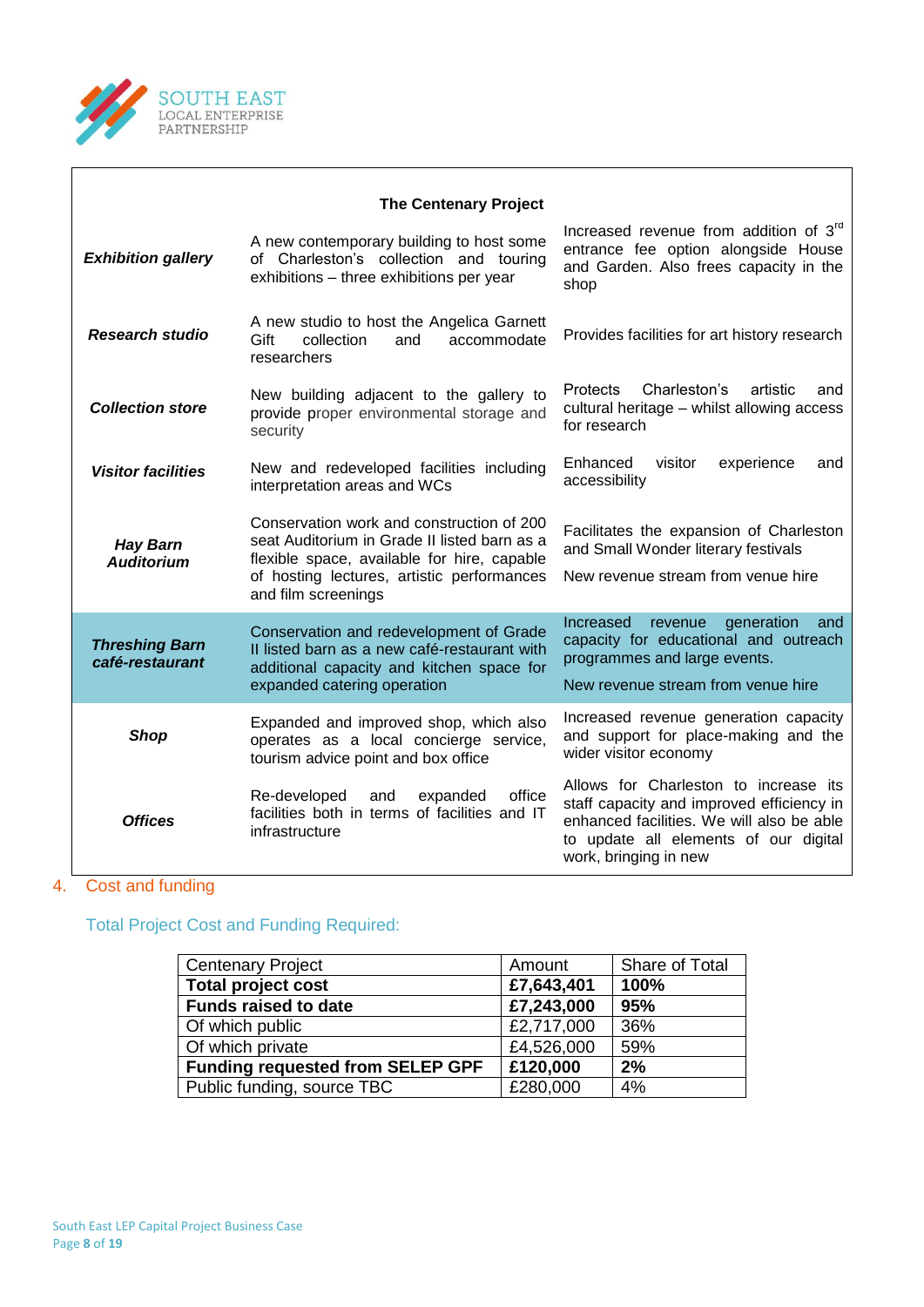

#### Cost breakdown:

| <b>Centenary Project</b>                                                        | <b>Expenditure profile</b> |                         |               |               |               |               |         |
|---------------------------------------------------------------------------------|----------------------------|-------------------------|---------------|---------------|---------------|---------------|---------|
| Cost type                                                                       | Pre Q3<br>17/18<br>£000    | $Q3-4$<br>17/18<br>£000 | 18/19<br>£000 | 19/20<br>£000 | 20/21<br>£000 | 21/22<br>£000 | Total   |
| <b>Capital</b>                                                                  |                            |                         |               |               |               |               | 5,537   |
| Land acquisition                                                                | 209                        |                         |               |               |               |               | 209     |
| Construction                                                                    | 2,695                      | 2,093                   |               |               |               |               | 4,788   |
| Fit out                                                                         | 139                        | 120                     | 280           |               |               |               | 539     |
| Non-capital                                                                     |                            |                         |               |               |               |               | 1,572   |
| Scheme development (planning studies,<br>project management, consultancy/staff) | 1,294                      |                         |               |               |               |               | 1,294   |
| Learning programme development                                                  | 279                        |                         |               |               |               |               | 279     |
| QRA                                                                             |                            |                         |               |               |               |               |         |
| Monitoring and Evaluation                                                       | $\star$                    | $\star$                 | $\star$       | $\star$       | $\star$       | $\star$       | $\star$ |
| <b>Irrecoverable VAT</b>                                                        | 534                        |                         |               |               |               |               | 534     |
| <b>Total cost</b>                                                               | 5,150                      | 2,213                   | 280           |               |               |               | 7,643   |
| Inflation (%)                                                                   |                            |                         |               |               |               |               |         |

*\*Monitoring and evaluation costs are absorbed within Charleston's core budget.*

#### Funding breakdown:

| <b>Centenary Project</b>       |                         |                             | <b>Funding profile</b> |               |               |               |               |       |
|--------------------------------|-------------------------|-----------------------------|------------------------|---------------|---------------|---------------|---------------|-------|
| <b>Funding source</b>          | <b>Funding security</b> | <b>Pre</b><br>17/18<br>£000 | 17/18<br>£000          | 18/19<br>£000 | 19/20<br>£000 | 20/21<br>£000 | 21/22<br>£000 | Total |
| <b>Trusts and Foundations</b>  | Secure                  | 2,488                       |                        |               |               |               |               | 2,487 |
| Philanthropists                | Secure                  | 2,037                       |                        |               |               |               |               | 2,036 |
| <b>Public Bodies</b>           | Secure                  | 2,718                       |                        |               |               |               |               | 2,717 |
| <b>Public Bodies</b>           | Source TBC              |                             |                        | 280           |               |               |               | 280   |
| <b>SE LEP</b>                  | Requested               |                             | 120                    |               |               |               |               | 120   |
| <b>Total funding available</b> |                         | 7,243                       | 120                    | 280           |               |               |               | 7,640 |

## *5. Deliverability*

Planning, Approvals and Specialist Studies:

The application for planning permission for overall the Centenary Project was completed on behalf of the Trust by Julian Harrap Architects and Jamie Fobert Architects in 2010. Listed Building Consent and Planning Permission were granted by Lewes District Council in 2011. Further permission was granted by South Downs National Park Authority in 2014. As part of the planning process, the Trust commissioned the following studies:

- An archaeological assessment (Archaeology South-East, 2009)
- An ecology survey (Mountfield Ecology, 2009)
- A transport statement (i-Transport, 2010)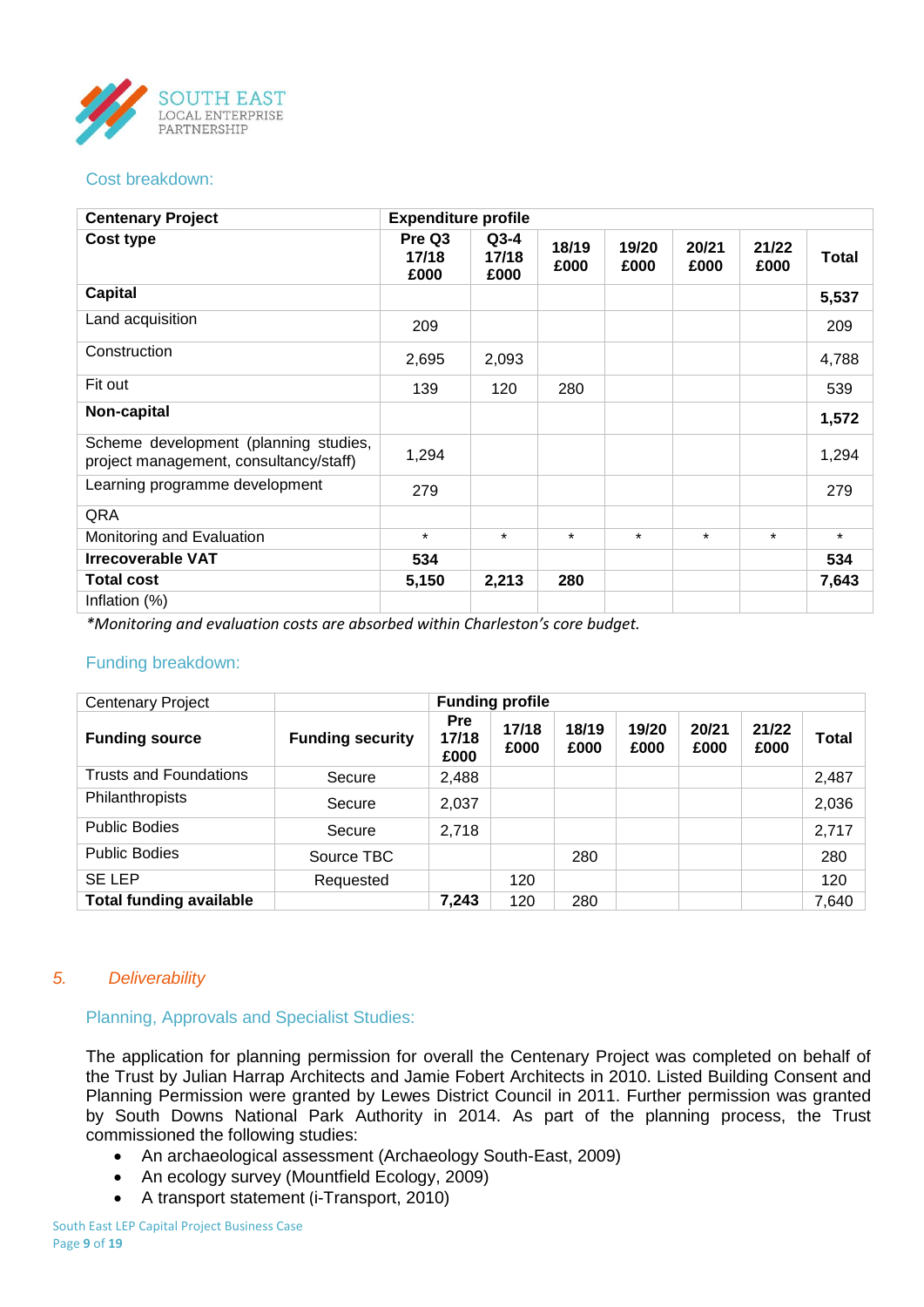

No additional permission is required for the completion of the café-restaurant. The LDC (LW/10/1534/NP) and SDNPA (SDNP/14/00684/LIS) planning documentation is available upon request.

#### Procurement:

In 2013 the Trust appointed Cragg Management Services – an arts and heritage construction and restoration specialist – to provide cost management and project management services, leading the Centenary Project's design team, contractors and consultants. The works packages carried out by R Durtnell & Sons (appointed Feb 2016) were procured using a JCT standard building contract after a rigorous tender and interview process that attracted 15 applicants. The activities of the Centenary Project support a number of specialist arts, heritage, conservation, and restoration practices in the design and construction industries, as well as more general engineering, surveying and legal service providers.

#### Property Ownership and Legal Requirements*:*

The freehold title of the Threshing Barn and the adjacent land is held by the Firle Estate. Charleston Trust have acquired a 100 year lease on the property.

#### Equality:

An Equality Impact Assessment has been completed for the project – see Appendix C. The headline findings are as follows:

- The direct employment benefits of the project will not result in any negative equality-related impacts as all recruitment will comply with the Charleston Trust's Diversity and Equality Policy.
- As with the wider Centenary Project, the café-restaurant has been designed as an accessible space and its completion will result in a positive impact on visitors with mobility problems.
- The overall Centenary Project aims to increase the engagement of young people with Charleston. The café-restaurant will host part of the Trust's educational activities and as such will have a positive impact on this group.
- No negative equality-related impacts were identified for the project.

## 6. Expected benefits

Overall Project Impacts: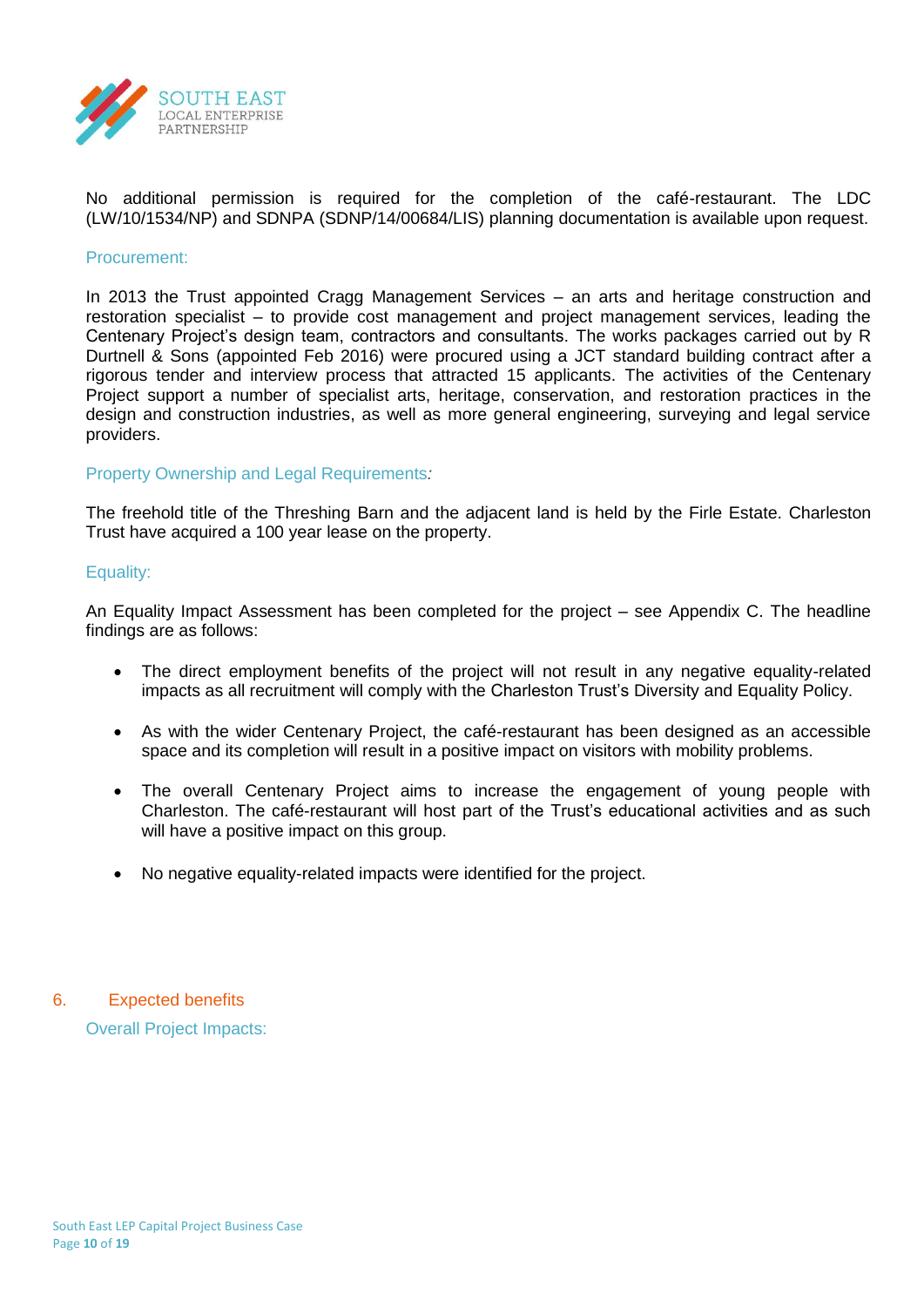

| <b>Outputs /</b><br><b>Outcomes</b>                   | 2017/<br>18 | 2018/19                                          | 2019/20                          | 2020/21 | 2021/22 | 2022/23 | $2023+$ | <b>Total</b>                   |
|-------------------------------------------------------|-------------|--------------------------------------------------|----------------------------------|---------|---------|---------|---------|--------------------------------|
| <b>Direct Outputs</b>                                 |             | 2.0<br>construction<br>job years                 |                                  |         |         |         |         | 0.20<br>gross<br><b>FTE</b>    |
| (gross terms)                                         |             |                                                  | 1.5<br>operational<br><b>FTE</b> |         |         |         |         | 1.5 gross<br><b>FTE</b>        |
| <b>Direct Outputs</b>                                 |             | 1.7<br>construction<br>job years                 |                                  |         |         |         |         | 0.17 net<br>addn FTE           |
| (net additional)                                      |             |                                                  | 1.0<br>operational<br><b>FTE</b> |         |         |         |         | 1.0 <sub>net</sub><br>addn FTE |
| <b>Indirect</b><br><b>Outputs (gross)</b><br>terms)   |             | $6.0$ jobs<br>supported in<br>visitor<br>economy |                                  |         |         |         |         | 6.0 gross<br><b>FTE</b>        |
| <b>Indirect</b><br><b>Outputs (net</b><br>additional) |             | 4.1 jobs<br>supported in<br>visitor<br>economy   |                                  |         |         |         |         | 4.1 net<br>addn                |

## Gross Direct Construction-related Jobs

It is estimated that a capital works spend of £0.12m would support 2.0 gross construction job years (2018), based on a benchmark of 16.9 direct construction job years per £1m of investment in Private Commercial Development (CLG, Calculating Cost Per Job, 2015). This is equivalent to 0.20 gross FTE jobs (applying standard consideration of 10 construction jobs years, equivalent to 1 FTE job for ten years).

## Gross Operational Jobs

A review of new job roles has been undertaken to support the business plan with need for a further 35 direct jobs (equivalent to 11 FTEs) at Charleston following the delivery of the overall Centenary Project. Of these, one new position (0.5 FTE) is expected to be supported by the extended café operation, with a further 2 seasonal catering roles (0.5 FTE each) dependent on the new catering facilities, totalling 1.5 gross FTE attributable to investment to complete the café.

## Gross Visitor Economy Jobs

The overall Charleston Centenary Project is forecast to generate at least an additional 15,000 visitors per year. Economic impact analysis by GENECON Ltd, based on Tourism South East's PRIME model for Charleston shows that this is worth an additional £1.63m in visitor expenditure each year in the South East LEP economy. This is estimated to support an additional 30 gross jobs annually, based on a spend per visitor economy job metric of £54,000 established by Deloitte and Oxford Economics (Tourism jobs and growth: The Economic Contribution of the Tourism Economy in the UK, 2013).

A conservative assumption is applied that if Charleston does not enhance its limited food and drink provision, the total number of additional annual visitors would be reduced by 20% on completion of the Centenary project *(to be reviewed)*. Therefore, **6 gross visitor economy** jobs are deemed attributable to the completion of the café.

South East LEP Capital Project Business Case Net additionality factors **Leakage discount**: - 10% **Displacement discount**: - 25% **Construction and operational economic multiplier**: x1.4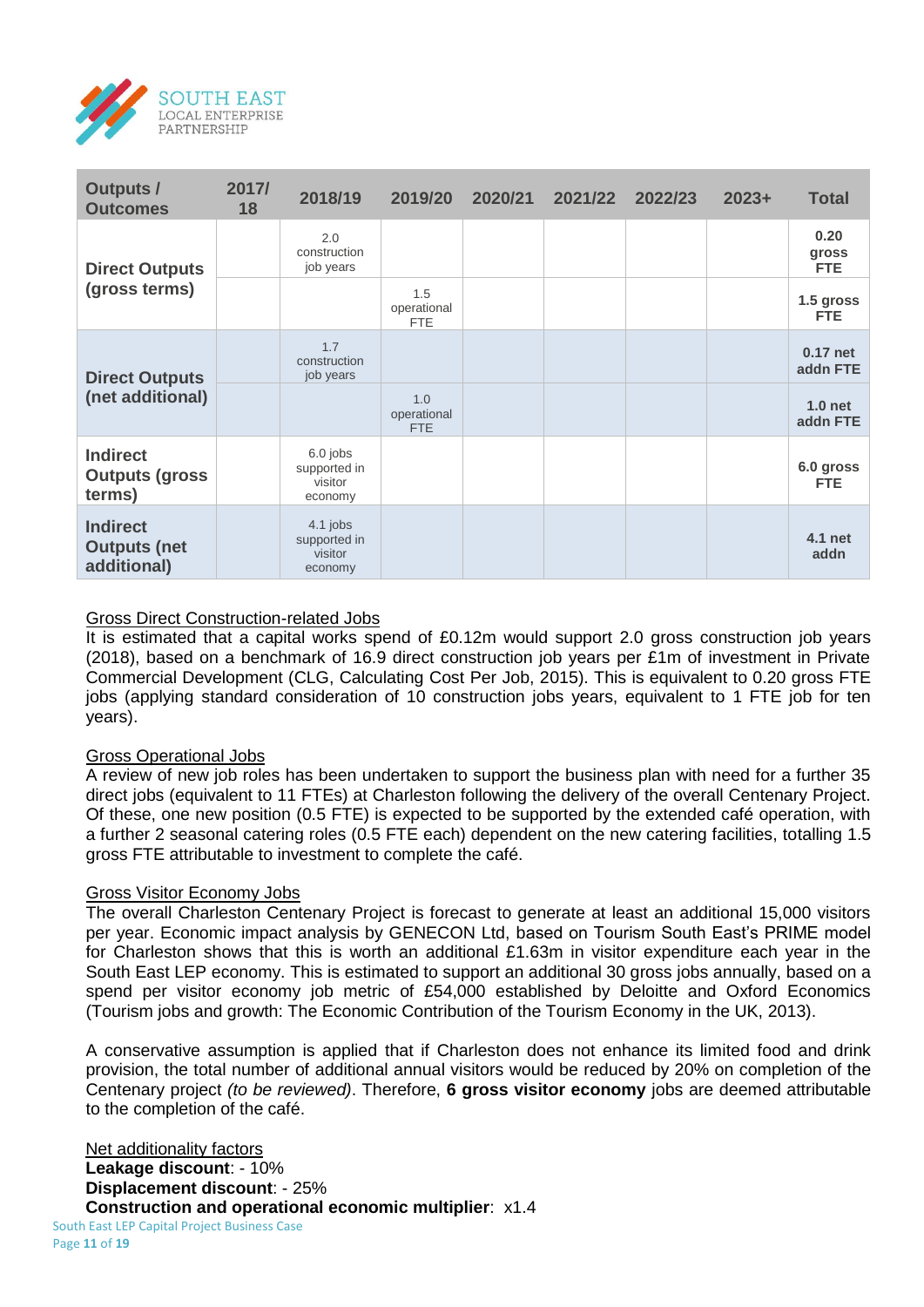

It is assumed that 70% of expenditure in the South East economy by day visitors to Charleston would occur anyway, and therefore this is deducted as economic deadweight. No multiplier has been applied to visitor economy jobs.

The Role of GPF in Benefit Realisation:

Due to the order in which the building works for the Centenary Project had to be carried out (for operational, logistical and practical reasons), the fit out of the café-restaurant could not have come at an earlier point in time, or indeed at an earlier point in the budget. These works, however, are critical to achieving the target outcomes of the overall Centenary Project. The much needed income the operation will provide will support the Trust's non-commercial operations and also draw new visitors to Charleston. After a 6 year fundraising campaign that has attracted major funding from ~40 sources, the Threshing Barn (amongst other elements of the Centenary Project) is externally complete, with the internal work still to commence. Without a GPF loan it will remain in this state for the foreseeable future.

SELEP investment will:

- Remove the risk of increased contractor costs that could result from delaying the works for an indefinite period;
- Unlock considerable commercial revenues, improving the financial sustainability of the Trust's operations; and,
- Enable the commencement of the delivery of the Centenary Project's economic, cultural and educational benefits, including the direct employment in the café-restaurant.

## Value for Money (VfM):

An assessment of Gross Value Added (GVA) has been undertaken to estimate the effects of those net additional FTE jobs directly attributable to the completion of the café upon the productivity of the SELEP economy, the economic return on investment and the value for public loan. This is based on ONS GVA per job estimates for East Sussex (2015) in the construction sector (£88,612 GVA per job), the visitor economy (£33,589 GVA per job) and the county's wider economy (£55,892 GVA per job).

The estimated cumulative GVA is based on a time profile of annual employment and GVA. To calculate the cumulative discounted GVA (present value, discounted at 3.5% p/a) of the investment, it is assumed that each operational job and those supported in the wider visitor economy would persist for 10 years. This is in line with guidance developed to support the national evaluation of Regional Development Agencies (BIS / PwC, 2009).

Construction-related employment effects have already been assessed in terms of job years and as such, no persistence effects are applied. The results of this modelling and the overall assessment of Cost Benefit is outlined in the table below:

| GVA and Value for Money – Centenary Project: outputs attributable to completion of café-restaurant |                                              |                          |                         |                                                     |                                        |                                                   |  |  |
|----------------------------------------------------------------------------------------------------|----------------------------------------------|--------------------------|-------------------------|-----------------------------------------------------|----------------------------------------|---------------------------------------------------|--|--|
|                                                                                                    | GVA<br><i>(cumulative</i> )<br>undiscounted) | <b>Discounted</b><br>GVA | GPF loan<br>requirement | Benefit: cost<br>ratio of upfront<br>public cost of | Total<br>Net additional<br><b>Jobs</b> | Up front public<br>cost per net<br>additional job |  |  |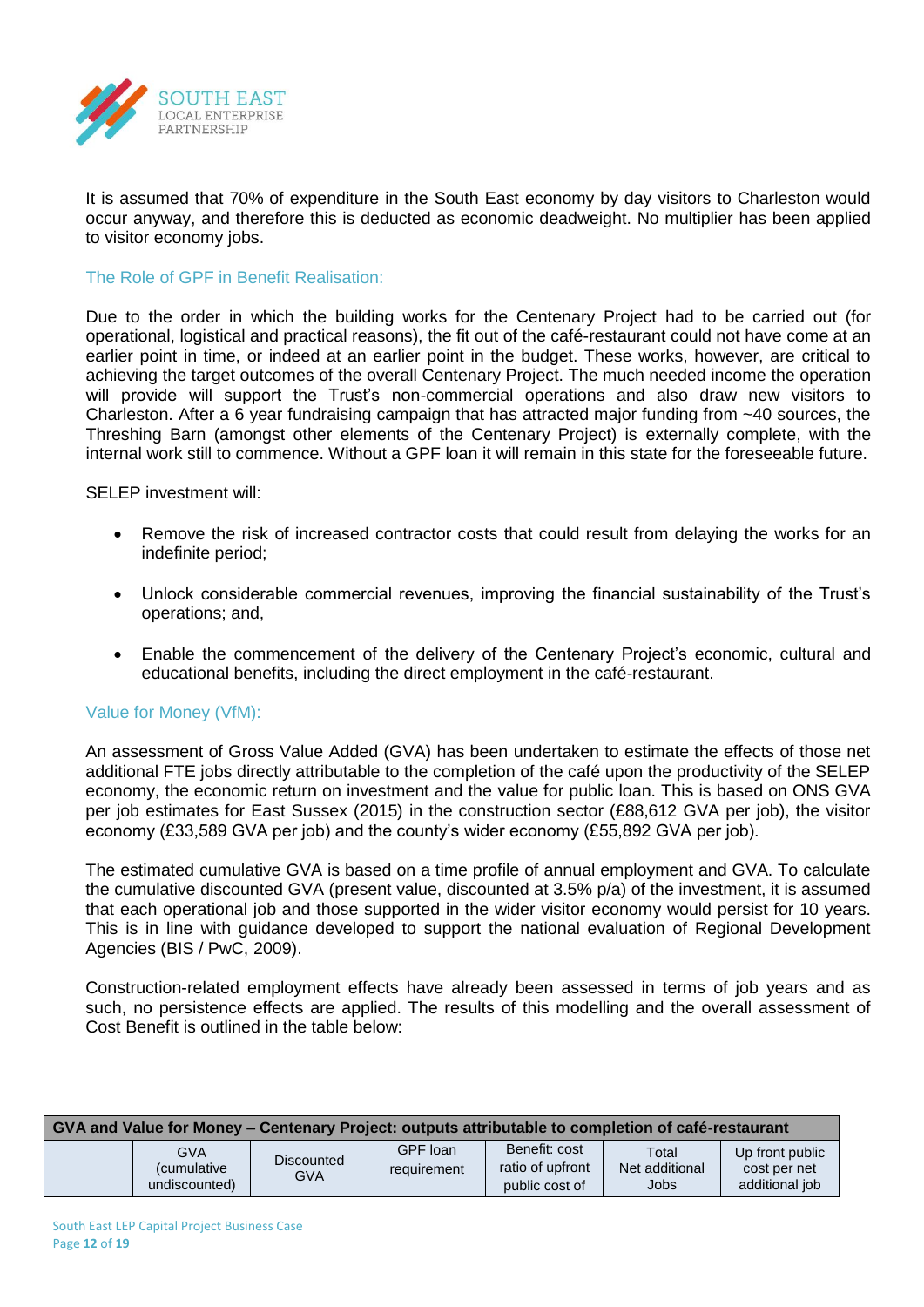

|          |        |        |        | loan (BCR) |          |         |
|----------|--------|--------|--------|------------|----------|---------|
| With GPF | £2.08m | £1.65m | £0.12m | 13.7:1     | 5.7 FTEs | £21,141 |

Against a loan of £0.12m of GPF the cost of capital is £21,250 as per the ready reckoner created by the ITE.,

|                              | 2017/18 | 2018/19 | 2019/20 | 2020/21 | 2021/22 |
|------------------------------|---------|---------|---------|---------|---------|
|                              |         |         |         |         |         |
| Capital drawn down           | 120,000 |         |         |         |         |
| <b>Capital held</b>          | 120,000 | 120,000 | 93,750  | 66.250  | 30,000  |
| <b>Interest</b>              |         |         |         |         |         |
| <b>Capital plus interest</b> | 120,000 | 120,000 | 67,500  | 38,750  |         |
| Repayment                    |         | 26,250  | 27,500  | 36,250  | 30,000  |
| Cost of capital              | 6,000   | 6.000   | 4,688   | 3,313   | 1.500   |
| Interest due                 |         |         |         |         |         |
|                              |         |         |         |         |         |
| Cost of capital<br>(SELEP)   | 21,500  |         |         |         |         |

It is anticipated that project could achieve good value for money at a Benefit Cost Ratio of 77.4:1, and a cost per net additional job significantly below the established benchmark for image, events and tourism interventions of £79,133 (PWC/BERR Evaluation of RDA activity, 2009).

## 7. Contribution to the Establishment of a Revolving Fund

## GPF Repayment:

The GPF loan of £120,000 will be repaid out of the surplus generated by the operation of the new caférestaurant.

## GPF Repayment Schedule:

The GPF loan will be repaid over four years, with the proportion repaid rising each year to match the Trust's financial projections for the café-restaurant's income generation. Charleston's financial year follows the calendar year (see Financial Viability cash flow), as such the below has been re-weighted to match SELEP's financial year and should be seen as illustrative.

|              | Jan-Feb-Mar | Apr-May-Jun    | Jul-Aug-Sep | Oct-Nov-Dec | Jan-Feb-Mar |
|--------------|-------------|----------------|-------------|-------------|-------------|
| Charleston   |             | ∩∩<br>Q4       | wo          | Q4          |             |
| <b>SELEP</b> |             | $\mathbf{u}$ . | $\alpha$    | Q3          | Q4          |

| 2017/18 2018/19 | 2019/20 | 2020/21 | 2021/22 | 2022/23 | <b>Total</b> |
|-----------------|---------|---------|---------|---------|--------------|
|-----------------|---------|---------|---------|---------|--------------|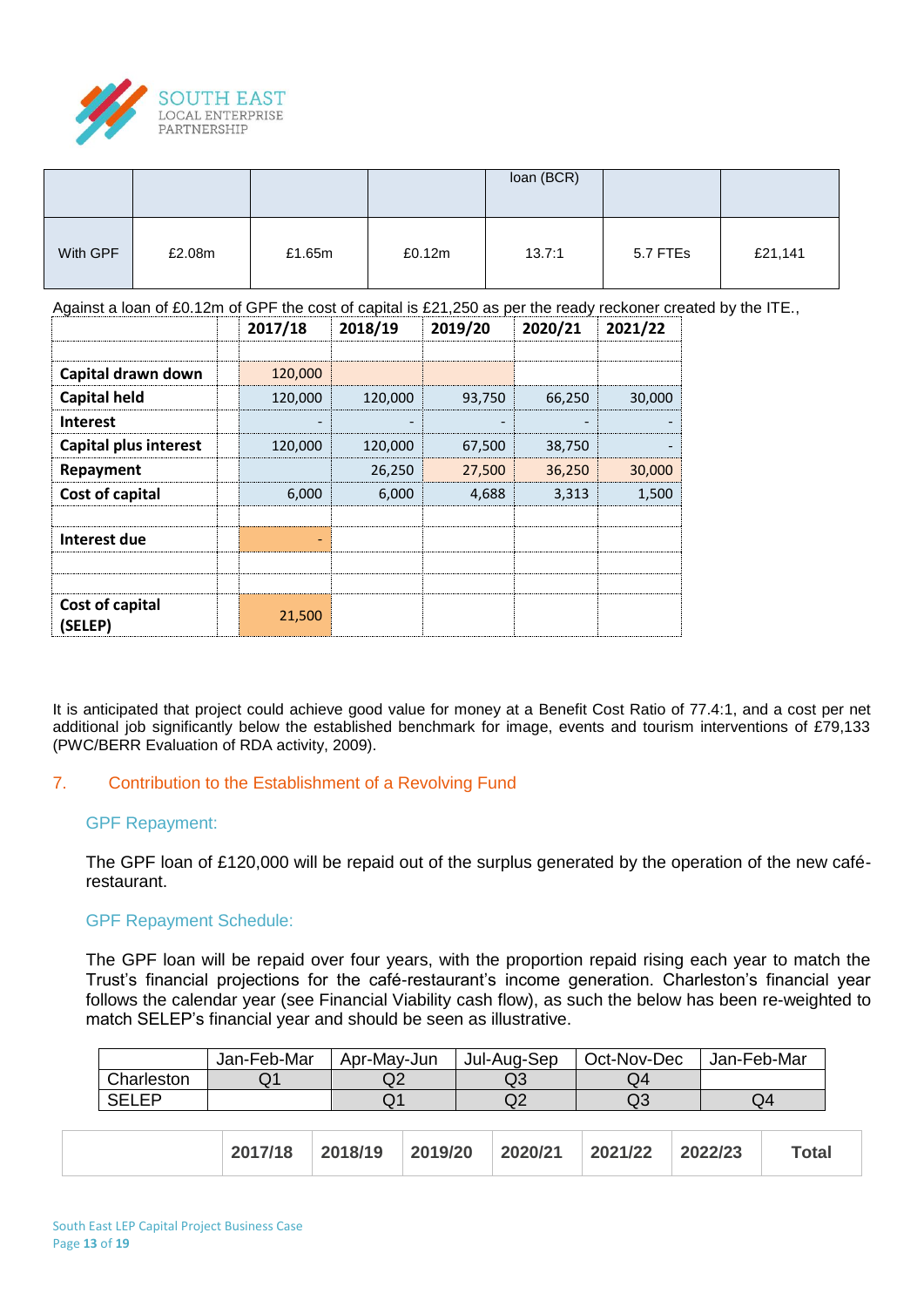

| GPF Repayment<br>£5,000<br>(Capital) | £21,250   £27,500   £36,250   £30,000 |  |  | £0 | £120,000 |
|--------------------------------------|---------------------------------------|--|--|----|----------|
|--------------------------------------|---------------------------------------|--|--|----|----------|

#### Financial Viability:

This cash flow forecast for Charleston's commercial operations demonstrates an ability to repay the £120,000 loan – which will be drawn down in full at the start of 2018 – without unduly straining the Trust's finances. The figures are based on the forecasts included in Charleston's 2016 Centenary Project Business Plan, updated to reflect more recent financial information and revised assumptions.

| <b>Calendar years ending December</b> | 2018     | 2019     | 2020     | 2021     | 2022     |
|---------------------------------------|----------|----------|----------|----------|----------|
| Income                                | £156,000 | £192,500 | £228,000 | £264,600 | £264,600 |
| Expenditure                           | £124,800 | £154,000 | £182,400 | £211,680 | £211,680 |
| Surplus                               | £31,200  | £38,500  | £45,600  | £52,920  | £52,920  |
| <b>GPF Loan Repayments</b>            | £20,000  | £25,000  | £35,000  | £40,000  | £0       |
| <b>Remaining Surplus</b>              | £11,200  | £13,500  | £10,600  | £12,920  | £52,920  |

#### 8. Risks

#### Risk Register:

Please see Appendix A for a summary of the most significant risks identified for the overall Centenary Project. The Trust has maintained and monitored a full risk register throughout the project, though as construction is nearing completion many of the risks will no longer be relevant.

The key GPF-related risk is the negative impact delays to the project will have on the Trust's financial position – income targets would likely be missed and contractor costs would likely rise. A worsening financial position and missed outcome targets could damage the Trust's relationships with major funders, lessening the ability to secure funds in future.

Should the Trust receive support from SELEP, the risk of default will be considerably mitigated by the rigor and professionalism of Charleston's operation. The Trust has produced a detailed business plan containing financial forecasts by department, key performance targets and planned actions (including assigned responsibilities), which will guide our activities and ensure sufficient surplus to meet repayments as soon as 2018.

#### 9. State aid

#### State Aid:

The Trust acknowledges that the financial difference between the value of interest payable on a commercial loan and interest payable of a GPF loan can be considered as State aid.

The Trust believes that the entire Centenary Project is compatible with the EU internal market under the exemptions offered by Section 11 Article 53 of the General Block Exemption Regulation of the European Commission, 2014 'Aid for culture and heritage conservation'.

#### 10. Monitoring and evaluation

## *Monitoring and Evaluation:*

The Centenary Business Plan proposes the continued monitoring of the following financial metrics to evaluate the impact of the Centenary Project: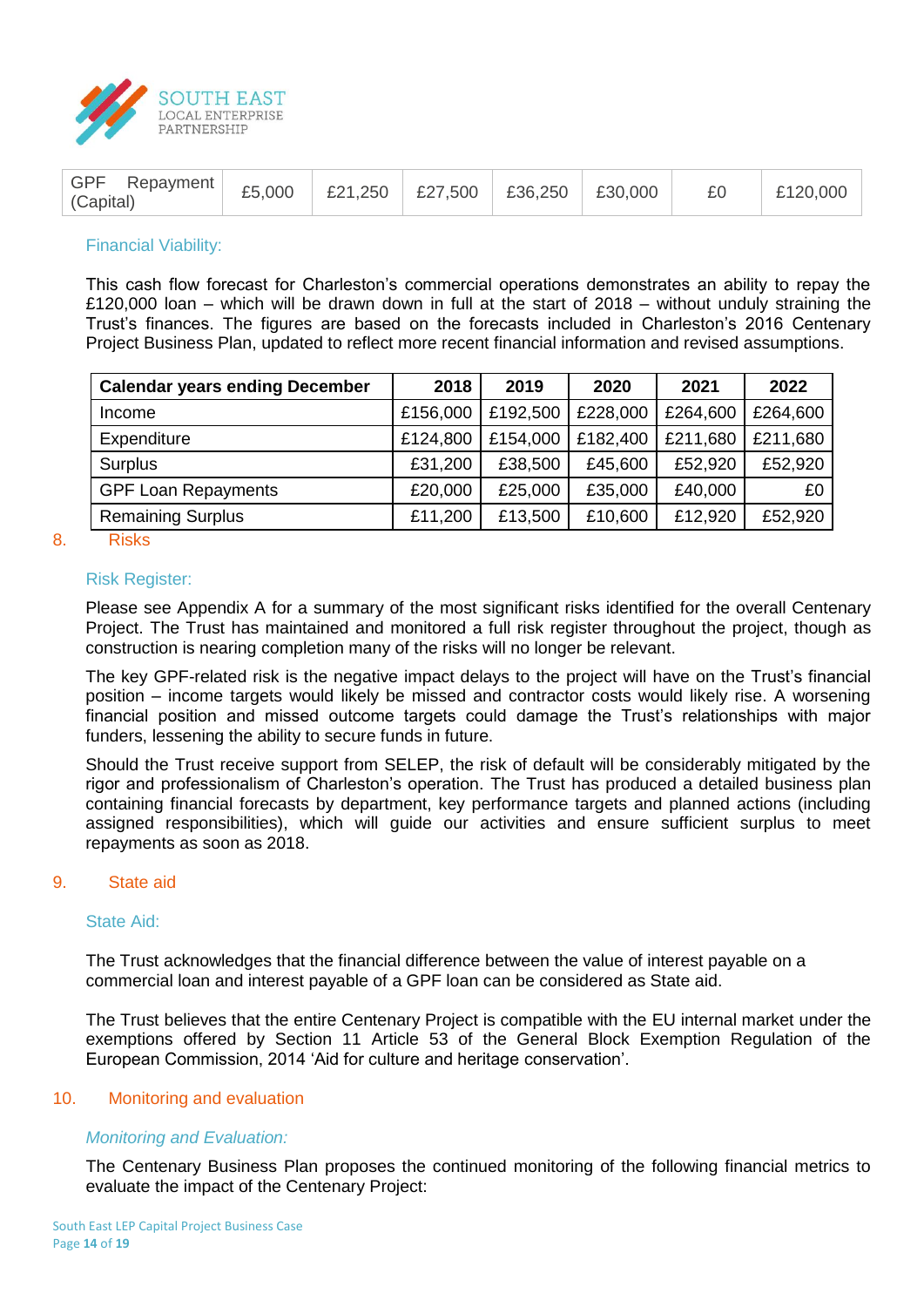

- **Café spend per site visitor** GPF primary indicator
- **Café spend per café visitor** GPF primary indicator
- **Visitor numbers** GPF secondary indicator
- Retail spend per site visitor
- Retail spend per shop visitor
- Site visitor to shop visitor conversion rate
- Public programme place take up rates (programme occupancy)
- Public programme profitability
- Exhibition programme profitability
- Venue hire income
- Online engagement (Facebook likes, Twitter followers, unique website visitors)

The Trust has produced visitor number forecasts that estimate a 25% uplift between 2016 and 2019 as the initial effect of the £7.6m investment, with separate targets for group visits, family visits, winter gallery visitors and so on. Financial forecasts have been produced to 2021, providing expectations of income from venue hire, events, education, catering and retail activities against which to assess the impact of receiving the GPF funding.

In addition to this internal monitoring, the Trust produces evaluation information for the Heritage Lottery Fund that reports on the condition and management of Charleston's heritage assets, the delivery of heritage education and skills to visitors, and the local environmental and community engagement impacts of the Centenary Project.

# 11. Declaration (To be completed by applicant)

| Has any director/partner ever been disqualified from being a<br>company director under the Company Directors Disqualification Act<br>(1986) or ever been the proprietor, partner or director of a business<br>that has been subject to an investigation (completed, current or No<br>pending) undertaken under the Companies, Financial Services or<br><b>Banking Acts?</b> |  |
|-----------------------------------------------------------------------------------------------------------------------------------------------------------------------------------------------------------------------------------------------------------------------------------------------------------------------------------------------------------------------------|--|
| Has any director/partner ever been bankrupt or subject to an<br>arrangement with creditors or ever been the proprietor, partner or<br>director of a business subject to any formal insolvency procedure   No<br>such as receivership, liquidation, or administration, or subject to an<br>arrangement with its creditors                                                    |  |
| Has any director/partner ever been the proprietor, partner or<br>director of a business that has been requested to repay a grant   No<br>under any government scheme?                                                                                                                                                                                                       |  |

*If the answer is "yes" to any of these questions please give details on a separate sheet of paper of the person(s) and business(es) and details of the circumstances. This does not necessarily affect your chances of being awarded SELEP funding.*

I am content for information supplied here to be stored electronically, shared with the South East Local Enterprise Partnerships Independent Technical Evaluator, Steer Davies Gleave, and other public sector bodies who may be involved in considering the business case.

I understand that a copy of the main Business Case document will be made available on the South East Local Enterprise Partnership website one month in advance of the funding decision by SELEP Accountability Board. The Business Case supporting appendices will not be uploaded onto the website. Redactions to the main Business Case document will only be acceptable where they fall within a category for exemption, as stated in Appendix E.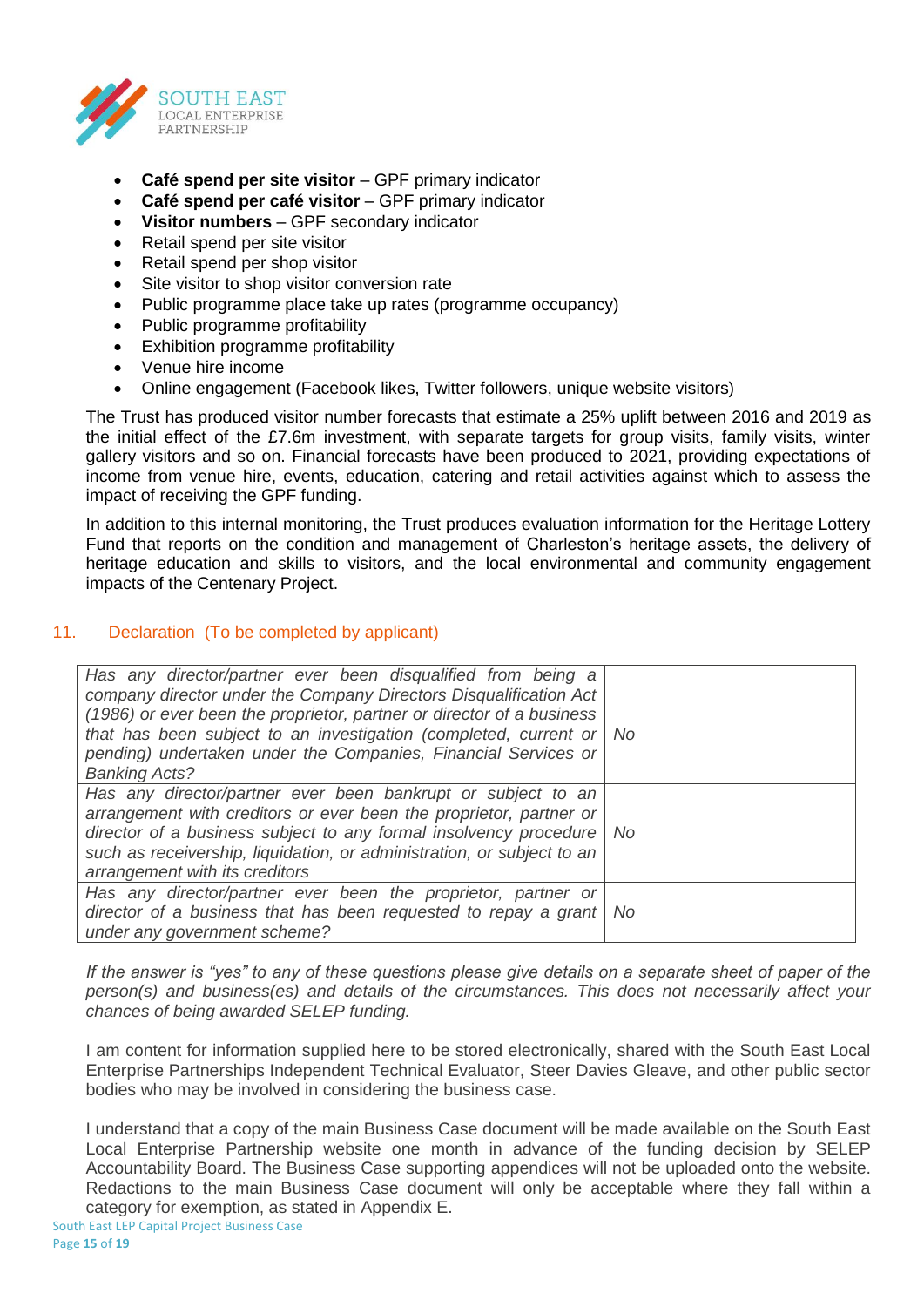

Where scheme promoters consider information to fall within the categories for exemption (stated in Appendix E) they should provide a separate version of the main Business Case document to SELEP 6 weeks in advance of the SELEP Accountability Board meeting at which the funding decision is being taken, which highlights the proposed Business Case redactions.

I understand that if I give information that is incorrect or incomplete, funding may be withheld or reclaimed and action taken against me. I declare that the information I have given on this form is correct and complete. Any expenditure defrayed in advance of project approval is at risk of not being reimbursed and all spend of Local Growth Fund must be compliant with the Grant Conditions.

I understand that any offer may be publicised by means of a press release giving brief details of the project and the grant amount.

| Signature of applicant |  |
|------------------------|--|
| Print full name        |  |
| Designation            |  |

*The lead County Council/ Unitary Authority should also provide a signed S151 Officer Letter to support the submission – see example letter in Appendix B*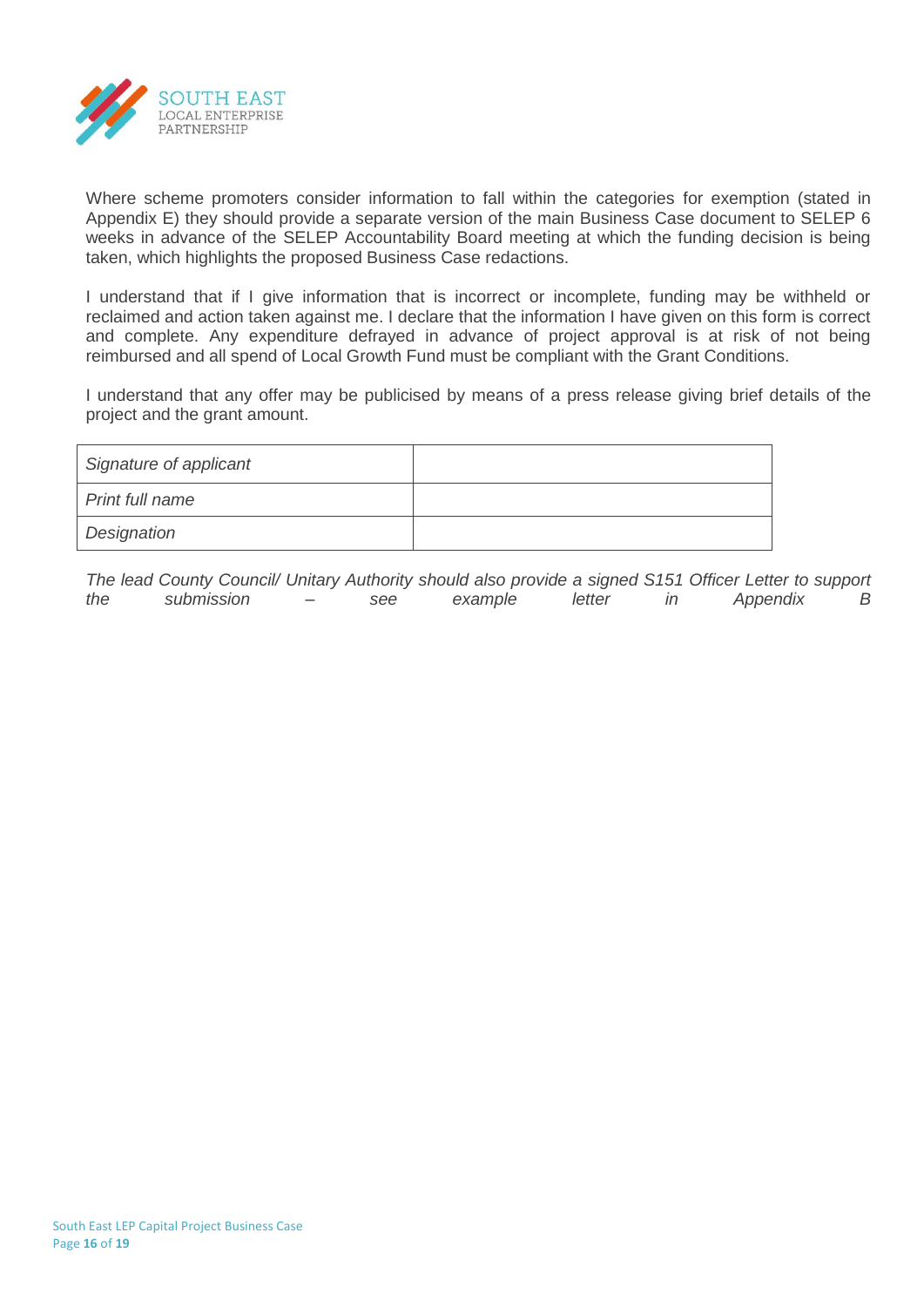

# **Appendix A – Risk register**

| <b>Description of Risk</b>                                                                        | Impact       | <b>Risk</b><br>Owner | <b>Risk Manager</b>                        | Likelihood     | Impact         | <b>Risk</b><br>Rating | <b>Risk Mitigation</b>                                                                                                  | <b>Residual</b><br><b>Risk</b><br>Rating |
|---------------------------------------------------------------------------------------------------|--------------|----------------------|--------------------------------------------|----------------|----------------|-----------------------|-------------------------------------------------------------------------------------------------------------------------|------------------------------------------|
| Construction cost accuracy                                                                        | Financial    | Charleston<br>Trust  | Cragg Management<br><b>Services</b>        | 5              | 4              | 20                    | Tenders have been received for all<br>works.                                                                            | 12                                       |
| Failure to secure additional<br>funding                                                           | Financial    | Charleston<br>Trust  | Cragg Management<br><b>Services</b>        | 3              | 5              | 15                    | Fundraising strategy in place.                                                                                          | 10                                       |
| Funders requirement to see<br>progress on site                                                    | Financial    | Charleston<br>Trust  | Cragg Management<br><b>Services</b>        | 5              | $\sqrt{3}$     | 15                    | Progress updates to be made as<br>works on each phase are carried<br>out.                                               | $9$                                      |
| Changes to client requirements<br>during construction                                             | Technical    | Charleston<br>Trust  | Cragg Management<br><b>Services</b>        | 5              | 3              | 15                    | Trust to consult on all construction<br>drawings before issuing to<br>contractor.                                       | 9                                        |
| Unforeseen construction<br>problems (especially weather)                                          | Construction | Charleston<br>Trust  | Cragg Management<br><b>Services</b>        | 3              | 5              | 15                    | Avoid winter working where possible<br>and ensure contractor extension of<br>time claims are reasonable.                | 10                                       |
| Health and Safety failure or lack<br>of construction quality control                              | Construction | Charleston<br>Trust  | Cragg Management<br><b>Services</b>        | 3              | $\overline{4}$ | 12                    | Contractor to submit health and<br>safety plan and RAMS, CDM<br>advisor to be appointed.                                | 8                                        |
| Delay to programme means<br>increased income as set out in<br>business plan cannot be<br>achieved | Commercial   | Charleston<br>Trust  | Cragg Management<br><b>Services</b>        | $\overline{4}$ | 3              | 12                    | Set realistic expectations for<br>programming so that Trust can plan<br>operational budget and strategy<br>accordingly. | 9                                        |
| Insufficient funds to pay<br>contractors                                                          | Financial    | Charleston<br>Trust  | <b>Cragg Management</b><br><b>Services</b> | $\overline{2}$ | 5              | 10                    | A contract will only be places once<br>funds have been secured. Regular<br>cash flow forecasts.                         | 5                                        |
| Loss of support from Firle Estate                                                                 | Operational  | Charleston<br>Trust  | Cragg Management<br><b>Services</b>        | $\overline{2}$ | 5              | 10                    | Regular communication and<br>consultation with the Firle Estate.                                                        | 5                                        |
| Poor performance by Contractor                                                                    | Construction | Charleston<br>Trust  | Cragg Management<br><b>Services</b>        | $\overline{2}$ | 5              | 10                    | Stringent tender process, strong<br>project management and carefully<br>drawn up contracts.                             | 5                                        |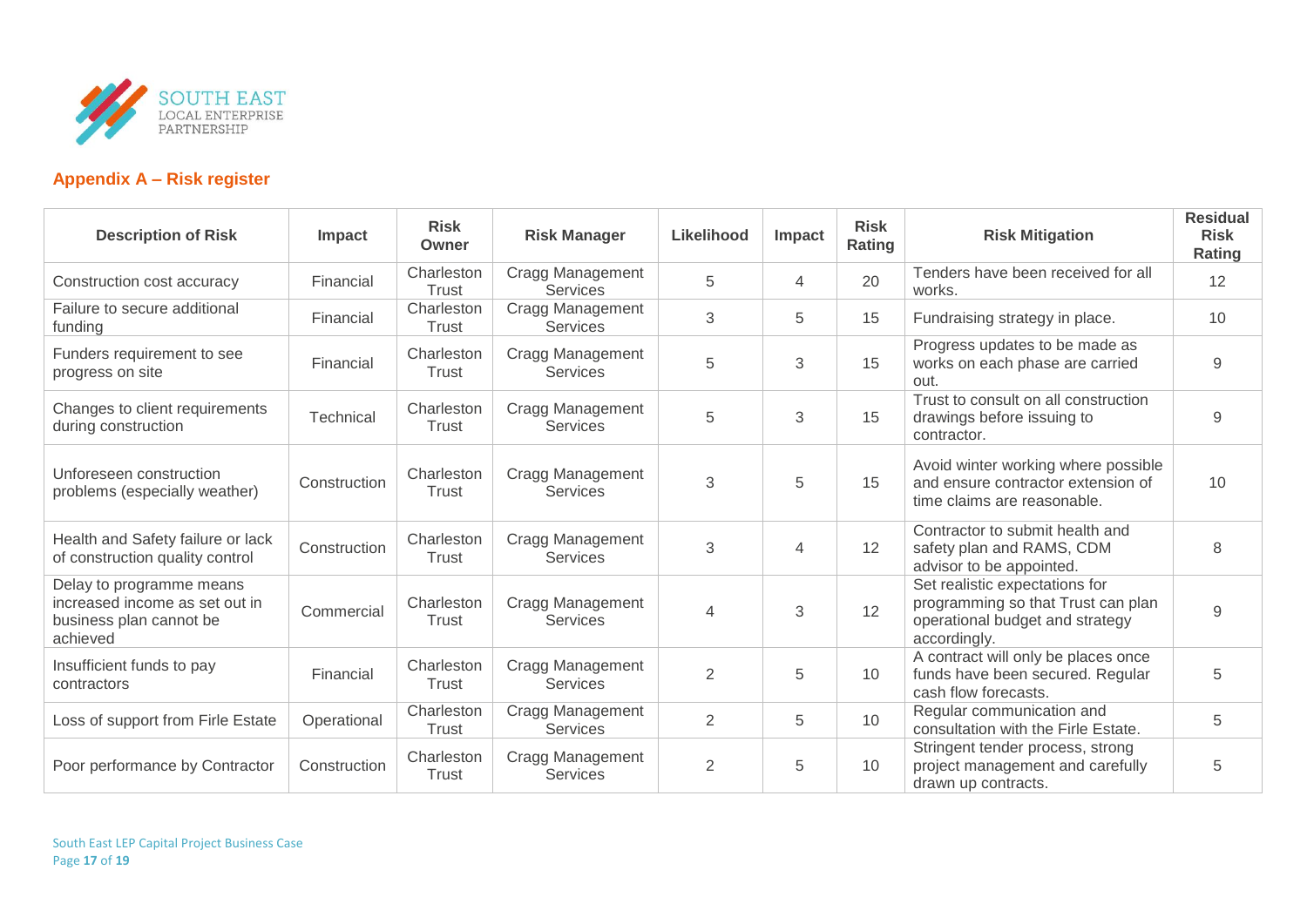

*\* Likelihood of occurrence scale: Very Low (1) more than 1 chance in 1000; Low (2) more than 1 chance in 100; Medium (3) more than 1 chance in 50; High (4) more than 1 chance in 25; Very High (5) more than 1 chance in 10.*

*\*\* Impact scale: Very Low (1) likely that impact could be resolved within 2 days; Low (2) potential for a few days' delay; Medium (3) potential for significant delay; High (4) potential for many weeks' delay; Very High (5) potential for many months' delay.*